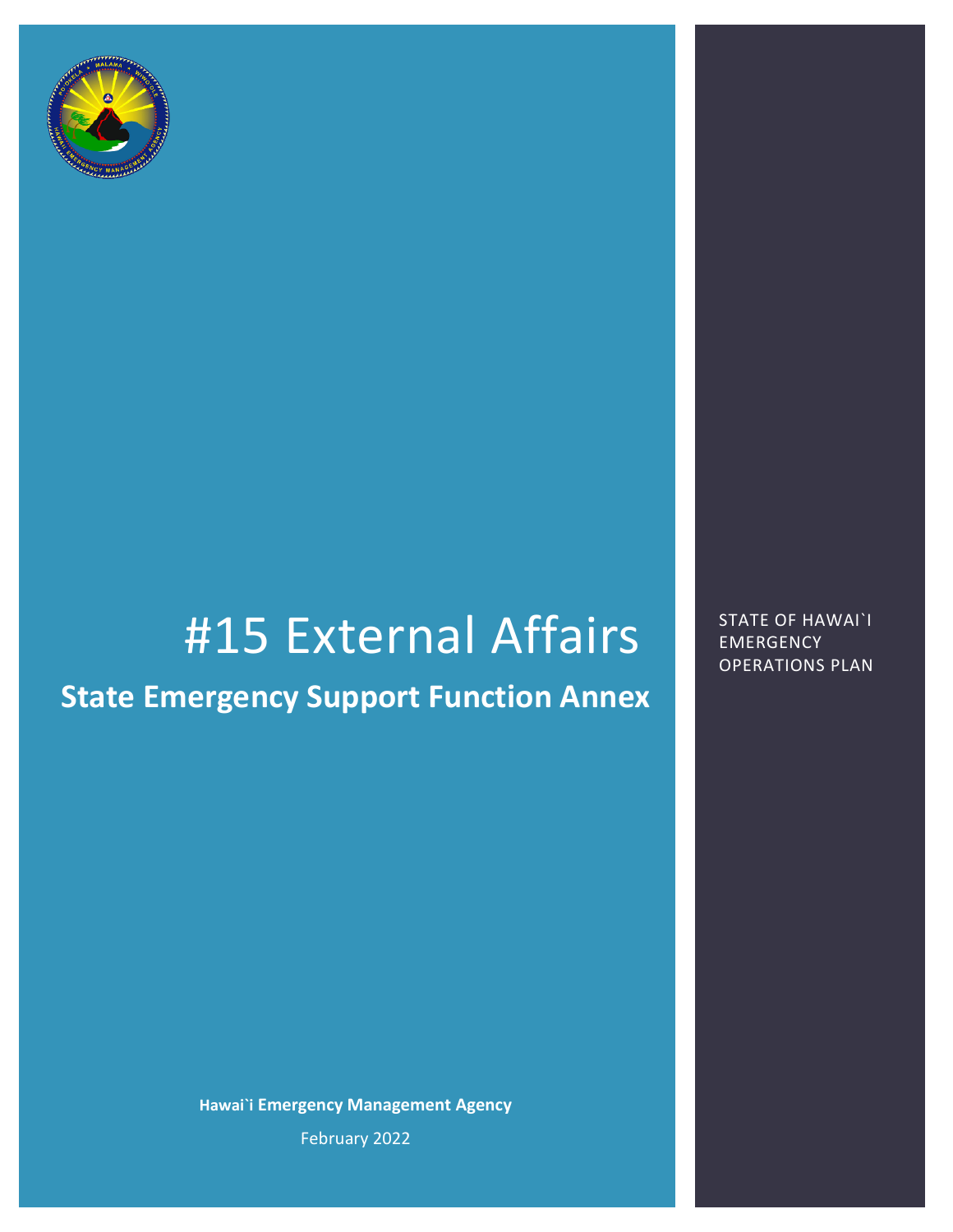## <span id="page-1-1"></span><span id="page-1-0"></span>SESF #15 TASKED AGENCIES

| <b>State ESF Primary and Coordinating Agencies:</b>                       |
|---------------------------------------------------------------------------|
| State Department of Defense, Hawai'i Emergency Management Agency (HI-EMA) |
| Office of the Governor                                                    |
| <b>State Support Agencies:</b>                                            |
| Department of Accounting and General Services (DAGS)                      |
| Department of Agriculture (HDOA)                                          |
| Department of Attorney General                                            |
| Department of Budget and Finance (B & F)                                  |
| Department of Business, Economic Development & Tourism (DBEDT)            |
| Hawai'i Tourism Authority (HTA / Attached to DBEDT)                       |
| Department of Commerce and Consumer Affairs (DCCA)                        |
| Public Utilities Commission (PUC / Attached to DCCA)                      |
| Department of Defense (DOD)                                               |
| Department of Education (HDOE)                                            |
| Department of Hawaiian Homelands                                          |
| Department of Health (HDOH)                                               |
| Department of Human Resources Development (DHRD)                          |
| Department of Human Services                                              |
| Department of Labor & Industrial Relations (DLIR)                         |
| Department of Land & Natural Resources (DLNR)                             |
| Department of Public Safety (DPS)                                         |
| <b>Department of Taxation (DOTAX)</b>                                     |
| Department of Transportation (DOT)                                        |
| Hawai'i State Judiciary (HSJ)                                             |
| Libraries                                                                 |
| Office of Enterprise Technology Services (OETS)                           |
| University of Hawai'i                                                     |
|                                                                           |

#### **State Non-Profit and Private Sector Support Agencies:**

American Red Cross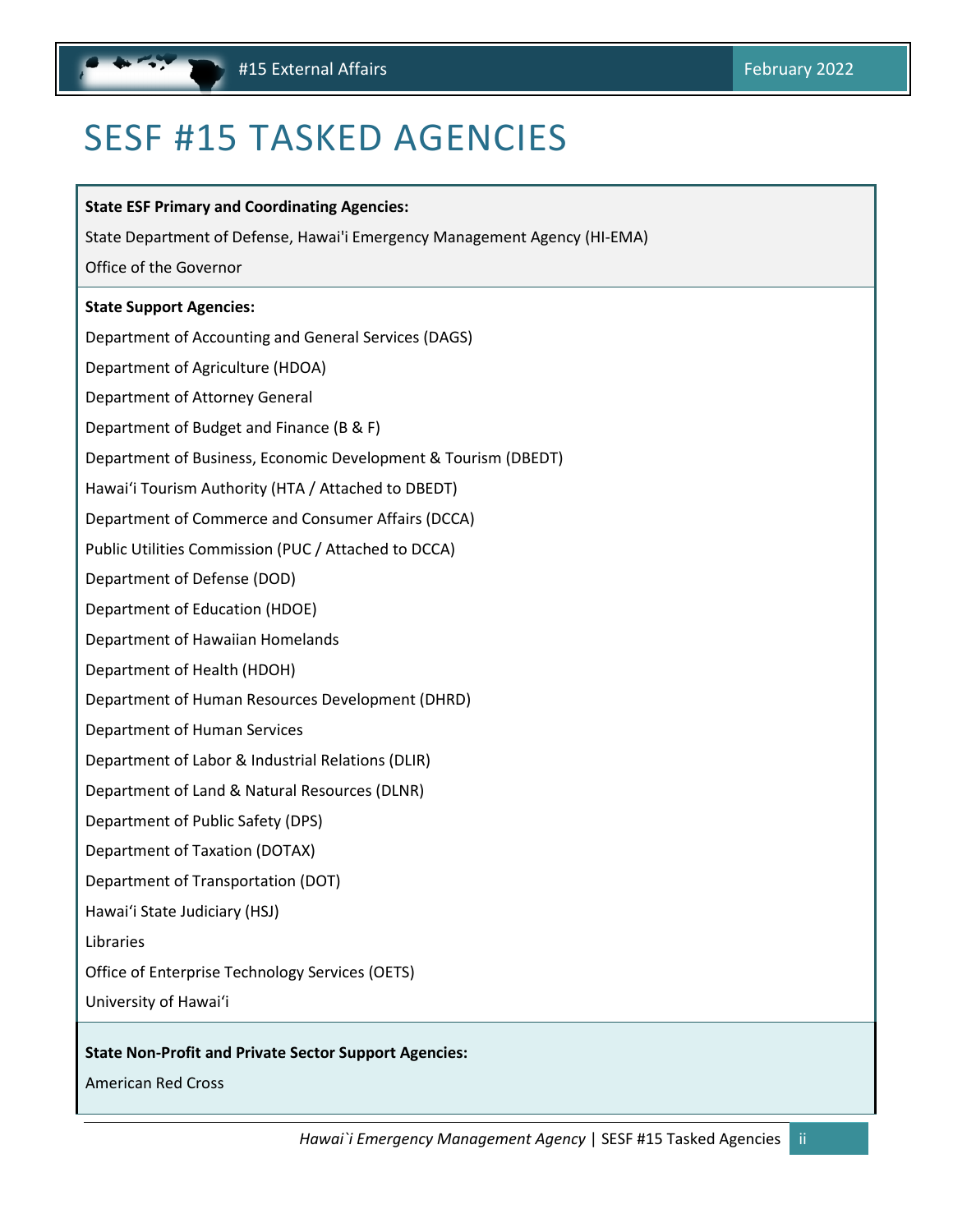#### **Federal ESF Coordinating Agency:**

U.S. Department of Homeland Security, Federal Emergency Management Agency (FEMA) Region IX

#### **Federal ESF Primary Agency:**

U.S. Department of Homeland Security, Federal Emergency Management Agency (FEMA)

#### **County ESF Primary Agency:**

*(Note: Not every county uses an ESF structure to organize their Emergency Operations Centers. For counties that do not use the ESF structure, the agency listed serves in a role that is equivalent to an ESF Primary Agency.)* 

Hawai`i County: Hawaii County Civil Defense

Maui County: Maui Emergency Management Agency

City and County of Honolulu: Department of Emergency Management

Kauai County: Kauai Emergency Management Agency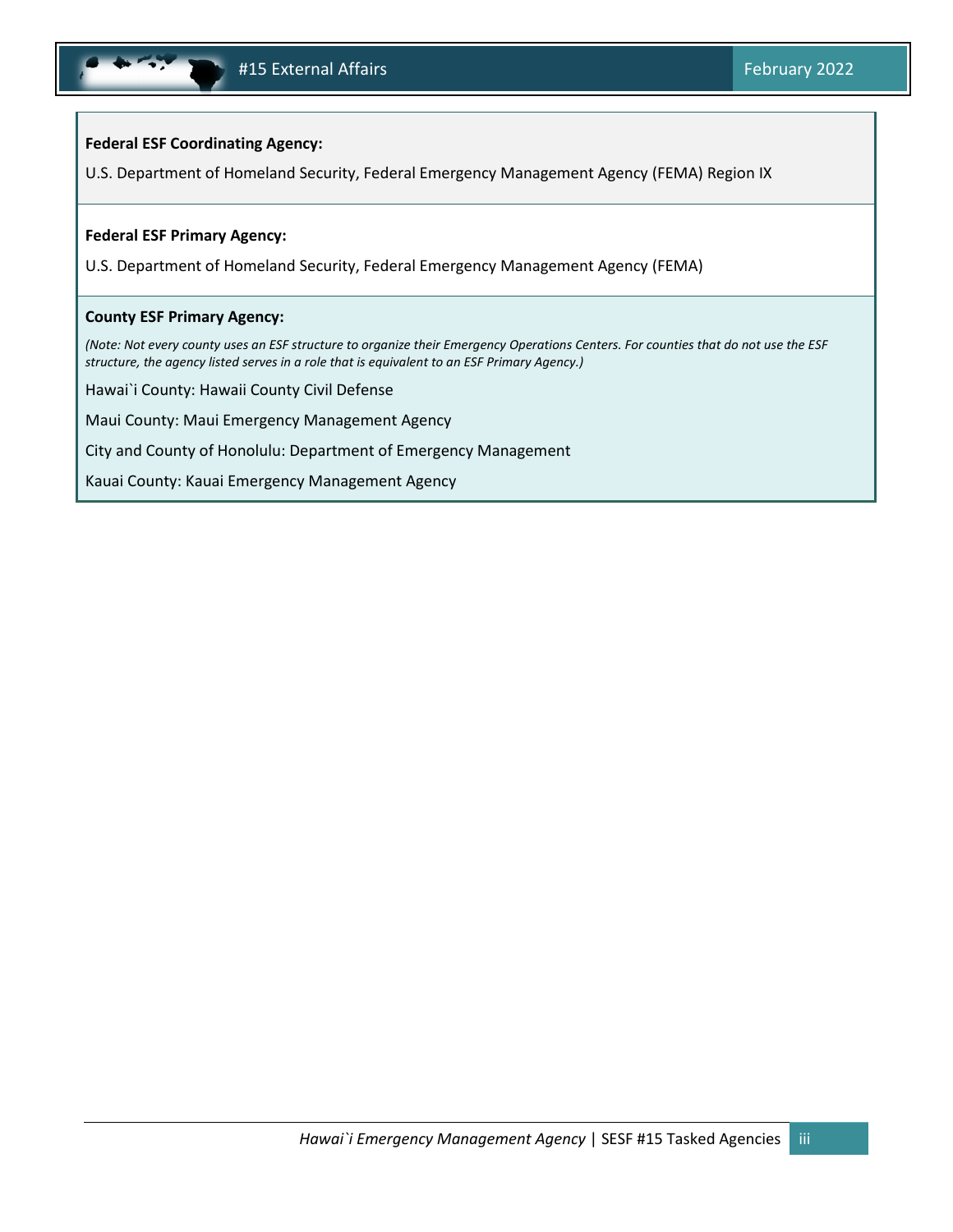## <span id="page-3-1"></span><span id="page-3-0"></span>RECORD OF CHANGES

The SESF #15 is responsible for the *#15 External Affairs State Emergency Support Function Annex* and is authorized to make changesin coordination with the HI-EMA Operations Branch. All updates to the *#15 External Affairs State Emergency Support Function Annex* will be tracked and recorded in the following table to ensure the most recent version is disseminated and implemented. This annex will be reviewed on a biennial basis and after every incident where SESF #15 was activated.

| Change<br><b>Number</b> | <b>Date of Change</b> | <b>Section Changed</b> | <b>Summary of Change</b> |
|-------------------------|-----------------------|------------------------|--------------------------|
| $\mathbf 1$             |                       |                        |                          |
| $\overline{2}$          |                       |                        |                          |
| $\mathsf{3}$            |                       |                        |                          |
| $\pmb{4}$               |                       |                        |                          |
| 5                       |                       |                        |                          |
| $\boldsymbol{6}$        |                       |                        |                          |
| $\overline{7}$          |                       |                        |                          |

 $\chi$ 

**Luke Meyers David Lopez Communist Example 2 Adam Weintraub** 

*[David Lopez](https://stateofhawaii.na1.adobesign.com/verifier?tx=CBJCHBCAABAA0FgxUzUNOODYp6s4imiYyjNpeKuEUmXq)*<br>
Date Mar 18, 2022<br>
Date Mar 18, 2022<br>
Date Mar 18, 2022<br>
Date Mar 17, 2022

**HI-EMA Administrator HI-EMA Executive Officer Communication Director**

[Adam Weintraub](https://stateofhawaii.na1.adobesign.com/verifier?tx=CBJCHBCAABAA0FgxUzUNOODYp6s4imiYyjNpeKuEUmXq)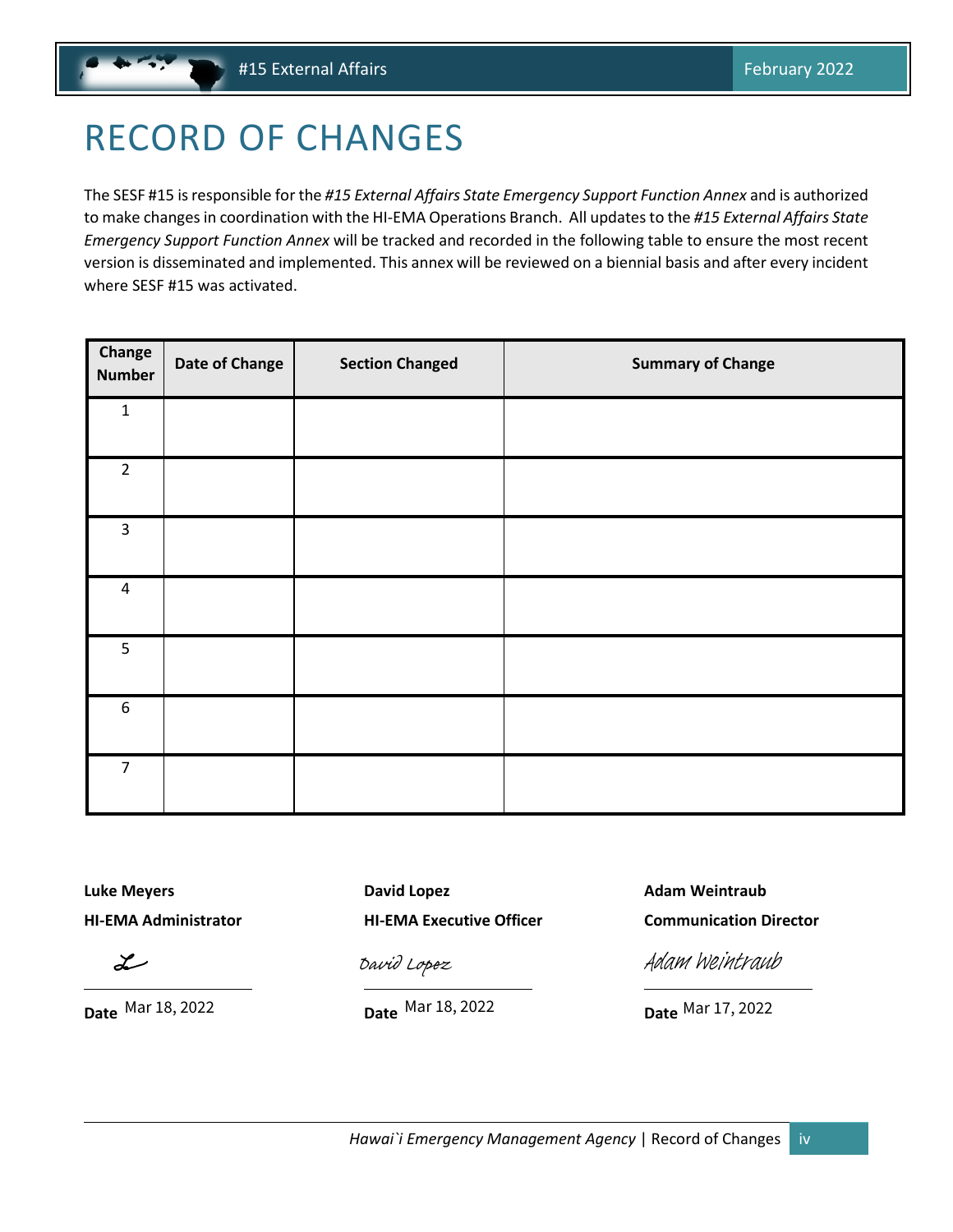## <span id="page-4-0"></span>**TABLE OF CONTENTS**

 $\ddot{\phantom{a}}$ 

| 1. |       |  |  |  |
|----|-------|--|--|--|
|    | 1.1   |  |  |  |
|    | 1.2   |  |  |  |
|    | 1.2.1 |  |  |  |
| 2. |       |  |  |  |
|    | 2.1   |  |  |  |
|    | 2.2   |  |  |  |
| 3. |       |  |  |  |
|    | 3.1   |  |  |  |
|    | 3.2   |  |  |  |
|    | 3.3   |  |  |  |
|    | 3.3.1 |  |  |  |
|    | 3.3.2 |  |  |  |
| 4. |       |  |  |  |
|    | 4.1   |  |  |  |
|    | 4.2   |  |  |  |
|    | 4.2.1 |  |  |  |
|    | 4.2.2 |  |  |  |
|    | 4.2.3 |  |  |  |
|    | 4.2.4 |  |  |  |
|    | 4.3   |  |  |  |
|    | 4.3.1 |  |  |  |
|    | 4.3.2 |  |  |  |
|    | 4.3.3 |  |  |  |
|    | 4.3.4 |  |  |  |
|    | 4.3.5 |  |  |  |
| 5. |       |  |  |  |
|    |       |  |  |  |
|    | 5.1   |  |  |  |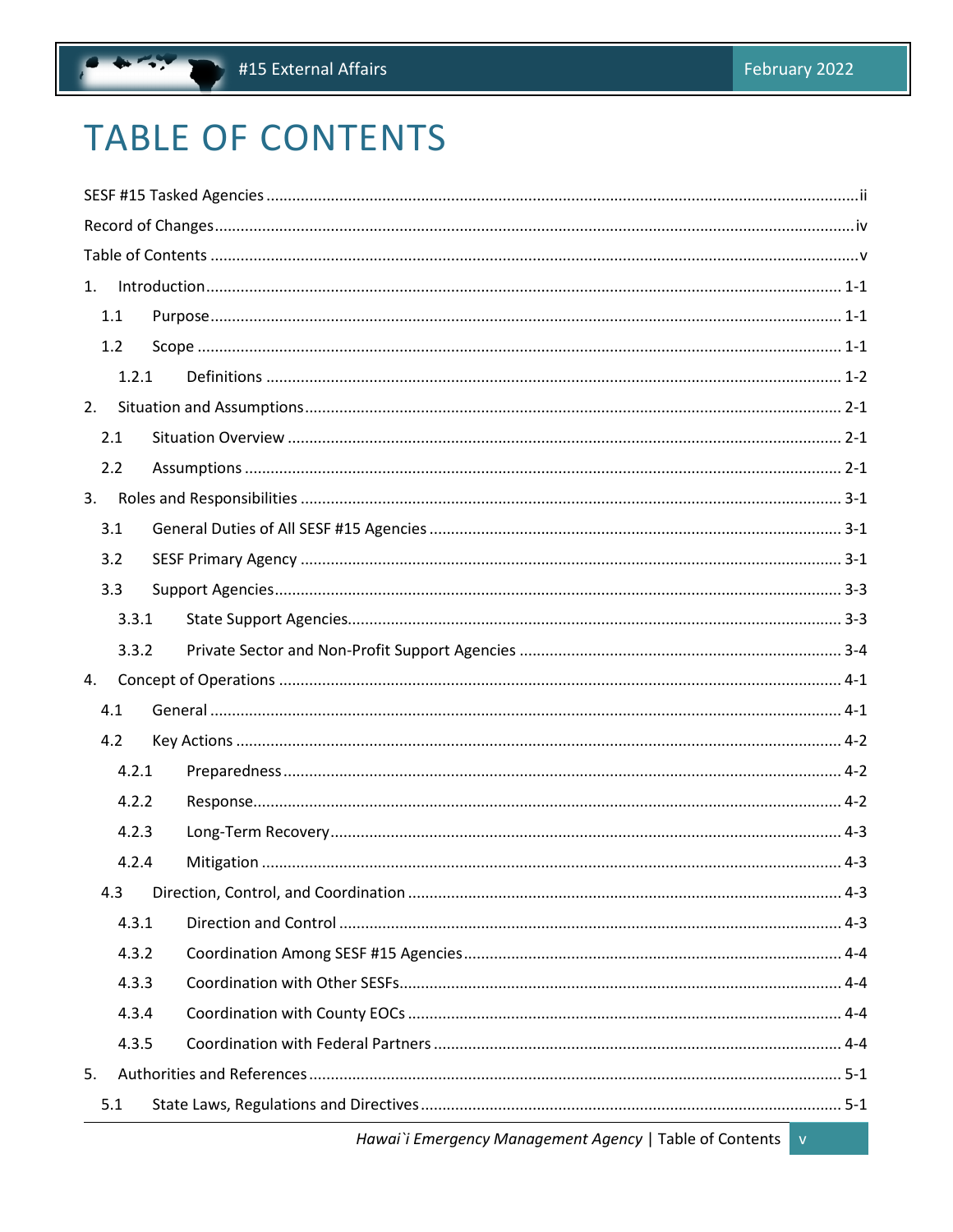

|--|--|--|--|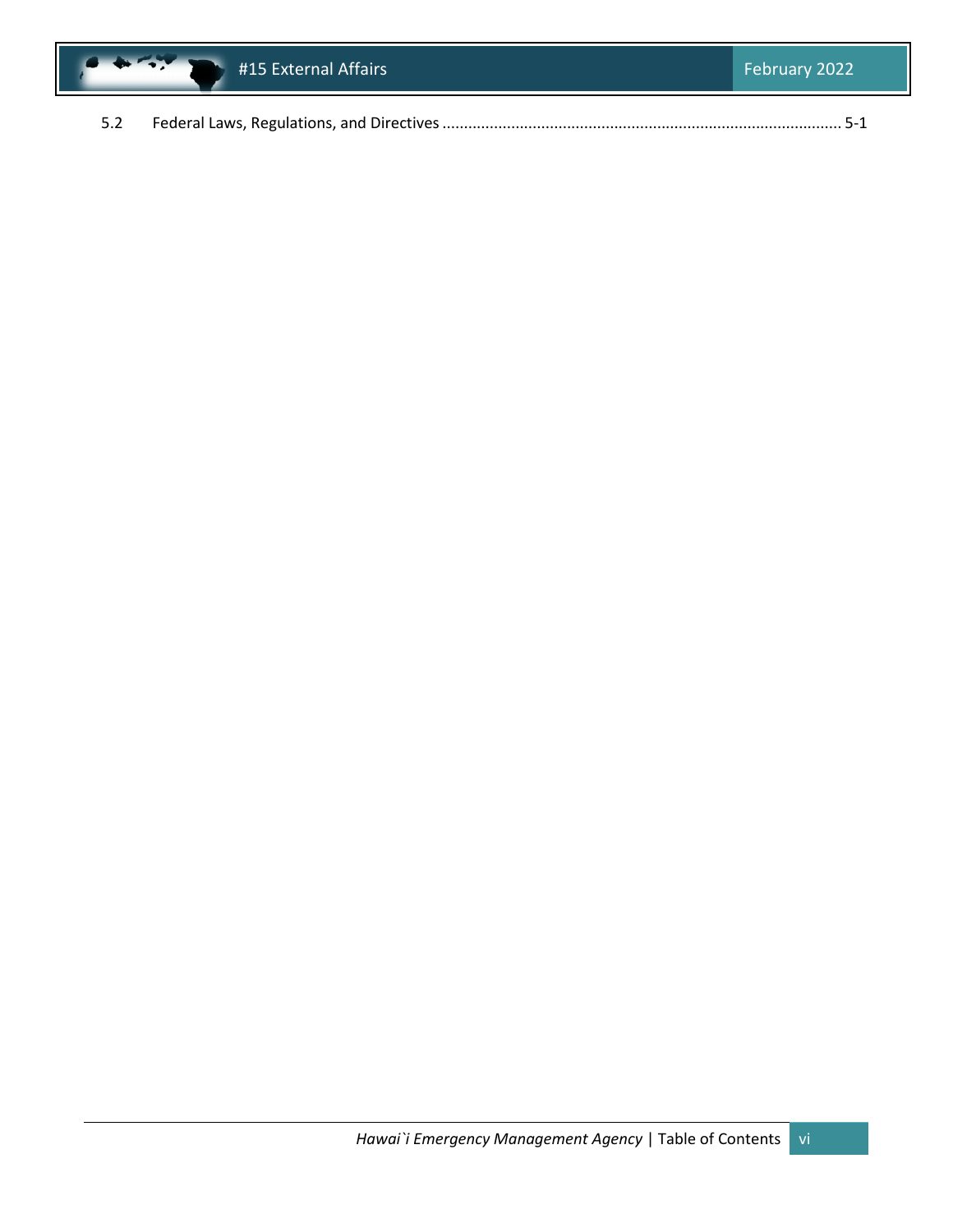## <span id="page-6-3"></span><span id="page-6-0"></span>1. INTRODUCTION

### <span id="page-6-1"></span>**1.1 PURPOSE**

- The State Emergency Support Function (SESF) #15 *External Affairs Annex* to the State of Hawai'i's Emergency Operations Plan (HI-EOP) provides basic guidance for all departments and agencies responding to disaster emergencies under the provisions of this plan. The annex is intended to ensure that during a potential or actual incident, the State can provide coordinated, accurate, timely information to affected audiences, including government units, the private sector, the news media, and the local populace, including children; those with disasbilities and others with access and functional needs; and, individuals with limited English proficiency.
- 2. The purpose of this Annex is to:
	- a. Define the activities that fall within the scope of SESF #15;
	- b. Identify the agencies with responsibilities under SESF #15;
	- Describe how tasked agencies will coordinate to execute missions assigned to SESF #15 during an emergency or disaster.

## <span id="page-6-2"></span>**1.2 SCOPE**

- 1. SESF #15 encompasses all state, county, federal, and non-profit/private sector departments and agencies that may require communications and external affairs support or whose external affairs assets may be employed during incidents requiring a coordinated communications response.
- During an incident all activated SESF #15 state, county, federal, and non-profit/private sector departments and agencies share responsibility for communicating information about the incident to the public. This is a critical component of incident management and must be fully integrated with all other operational actions.
- Activities within the scope of SESF #15 include the following:
	- a. Serving as external affairs coordination and support for all facets of incident managment including preparedness, response, recovery, and mitigation.
	- b. Developing and disseminating information before, during, and after a natural or human-caused disaster to the media, stakeholders/VIPs, and the public, including children; those with disabilities and other access and functional needs; and, limited English proficiency populations.
	- During an incident, ensuring the coordinated, accurate and timely release of information from the Joint Information Center (JIC).
	- d. Rumor monitoring and control.
	- e. Establishing and maintaining contact with government representatives, before, during, and after an incident and responding to inquiries.
- This Annex applies to all hazards that impact the state of Hawaiʻi.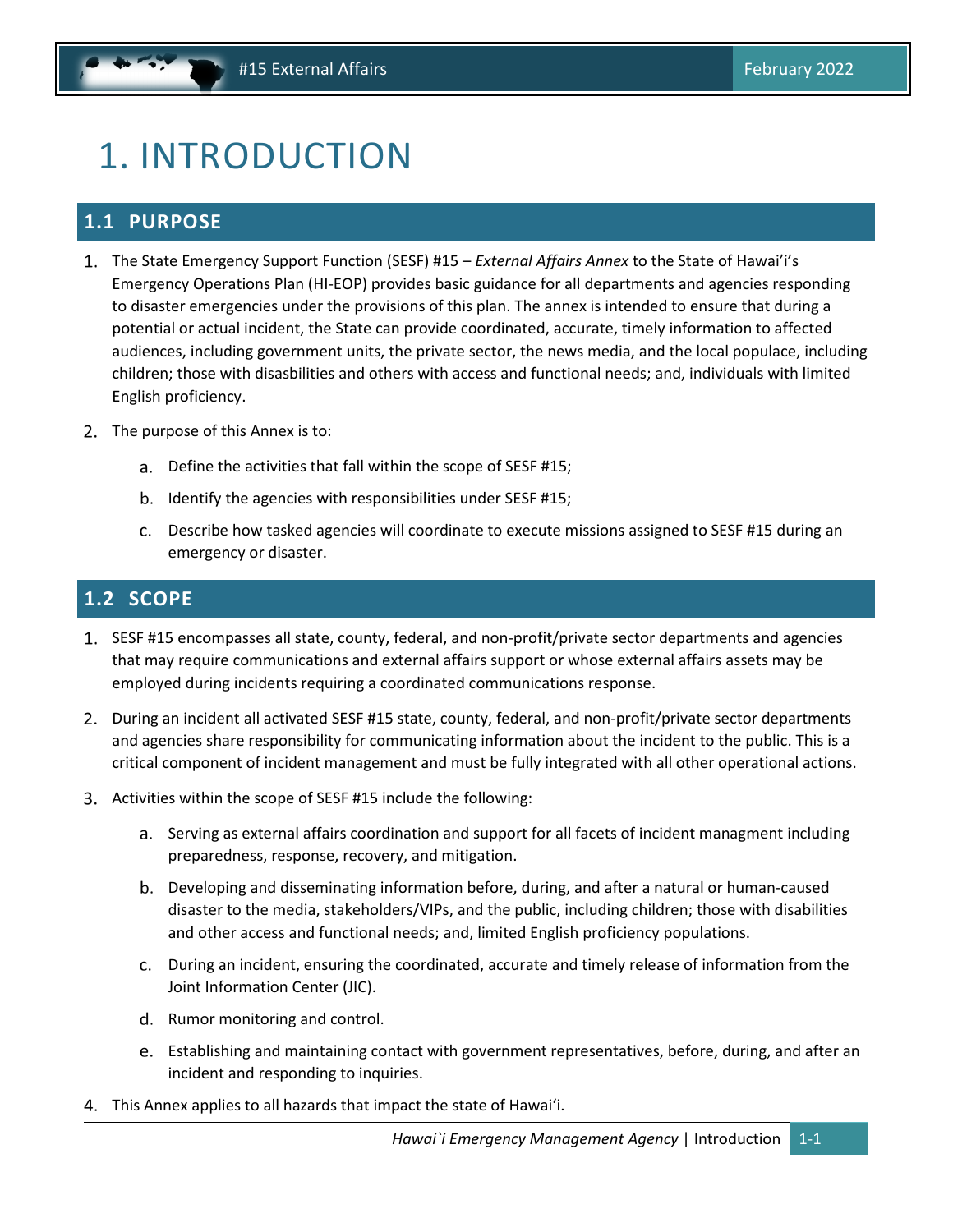## <span id="page-7-1"></span><span id="page-7-0"></span>1.2.1 DEFINITIONS

- 1. **Agency Spokesperson** An emergency response staff member with the responsibility for delivering emergency public information regarding his/her own agency.
- 2. **Access and Functional Needs (AFN)** Individuals having access and functional needs may include, but are not limited to, individuals with disabilities, seniors, and populations having limited English proficiency, limited access to transportation, and/or limited access to financial resources to prepare for, respond to, and recover from the emergency.
- 3. **Emergency Operations Center (EOC)** The location or facility, serving the state or a county, where responsible officials gather during an emergency or exercise to direct, command, and coordinate emergency operations, to communicate with other jurisdictions, with field emergency forces, and the public and to formulate protective action decisions.
- 4. **Joint Information Center (JIC)** A single location where public information officials gather to collaborate on and coordinate release of emergency public information. The HIC serves as a one-stop shopping center for the media and public to receive emergency information.
- 5. **Joint Information System (JIS)** A concept designed to provide coordinated dissemination of emergency information. Similar to the JIC concept, except there is no specific location to operate the coordinated information dissemination process.
- 6. **Limited English Proficiency (LEP)** Individuals who do not speak English as their primary language and who have a limited ability to read, speak, write, or understand English can be limited English proficient.
- 7. **Public Information Officer (PIO)** The person on the emergency management team who oversees public information.
- 8. **Recovery** The stage in an emergency response when all systems return to normal, or near normal. Shortterm recovery returns vital life support systems to minimum operating standards. Long-term recovery focuses on restoring the community to the condition it was in prior to the emergency/disaster. Long-term recovery may continue for months or years, depending on the nature of the incident.
- 9. **Virtual JIC** A virtual JIC serves the need for timely information gathering and disseminating in a response by collecting information from responders and communications staff across a wide area and developing essential tools in a virtual setting.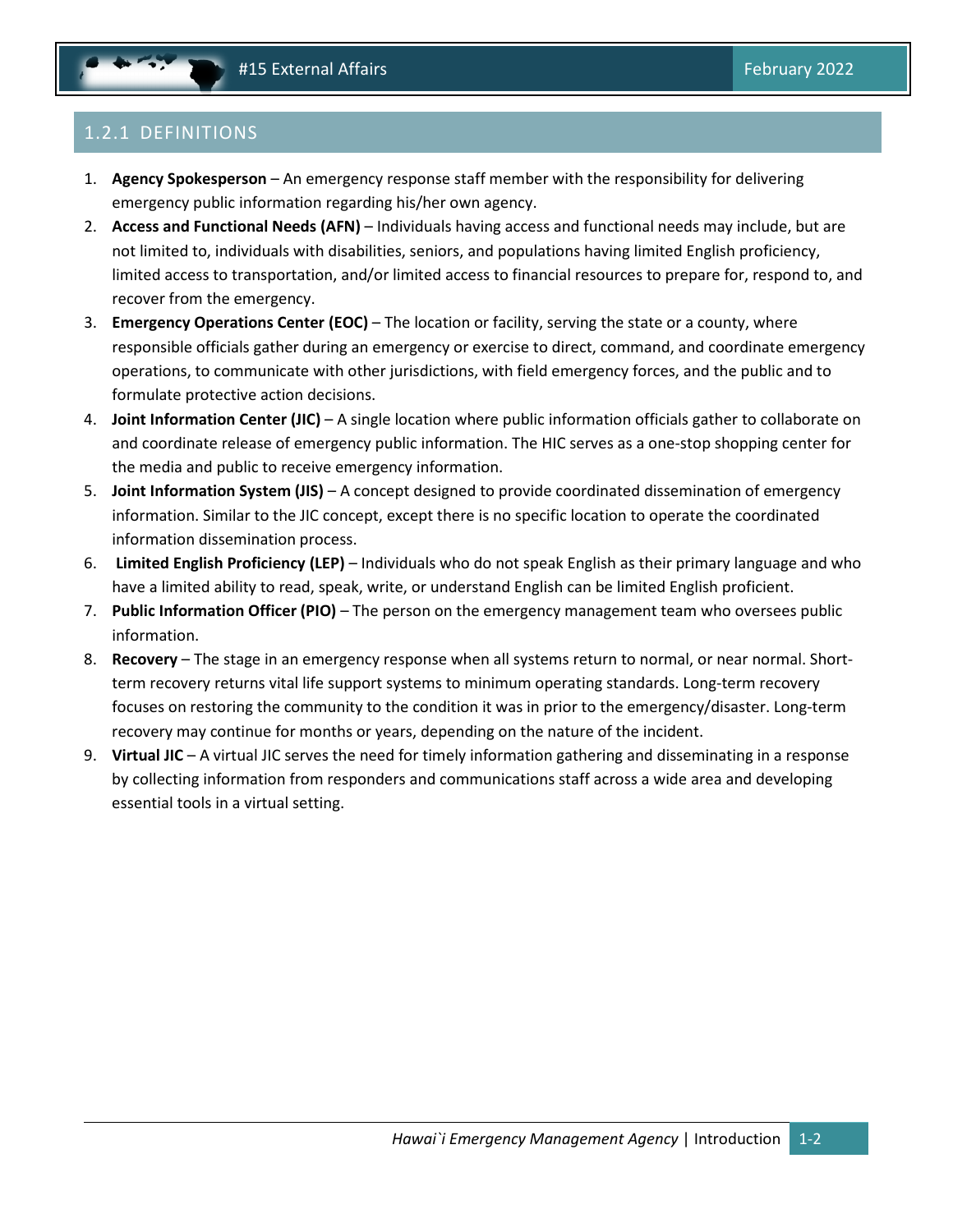## <span id="page-8-3"></span><span id="page-8-0"></span>2. SITUATION AND ASSUMPTIONS

### <span id="page-8-1"></span>**2.1 SITUATION OVERVIEW**

- The most recent State of Hawaiʻi all-hazard identification, vulnerability, and risk assessment includes the following hazards and scenarios in which SESF #15 will communicate: tsunami, hurricane, volcanic hazards, climate change and sea level rise, drought, earthquake, flood, high wind storm, landslide and rockfall, wildfire, infrastructure failure, hazardous material (HAZMAT), health risks, terrorism, and cyber threat.
- 2. SESF #15 supports the external affairs priorities of state incident management before, during, and after a disaster in four essential function areas: Emergency public information, community relations, legislative affairs, and state and county coordination.

## <span id="page-8-2"></span>**2.2 ASSUMPTIONS**

SESF #15 planning is based on the following assumptions:

- An emergency may occur at any time and may affect single or multiple jurisdictional areas. Some incidents will occur with enough warning to allow for activation and preparation prior to the onset of emergency conditions. Other incidents will be no-notice events that occur without warning;
- 2. The scope of information to be provided will exceed the resources of a single state agency, therefore, the coordination and cooperation of state, county, federal, and non-profit/private sector agency communicators is essential;
- All communications must be coordinated and disseminated from a central source such as a Joint Information Center (JIC) or the State Emergency Operations Center (SEOC);
- ESF #15 support personnel tasked with emergency duties who live and work within areas affected by an incident may be personally impacted by the incident and unable to report to work;
- In a major incident, local, national and international media will be on-scene and social media will be used by those in and out of the affected community to identify needs, report damage and locate loved ones;
- In a major incident, the public and media may present and circulate misinformation and rumors. Rumor monitoring and control will be essential;
- 7. Some disasters will temporarily disable electronic communication means. Alternate communication such as HAM radio, roto-dial and prerecorded messages should be readily available;
- A pandemic environment will impact some communications efforts. For example, if there are gathering restrictions, community events would not be available as an option for public education outreach. Other options will need to be deployed, such as virtual fairs;
- In a pandemic environment the establishment of a full-fledged Joint Information Center (JIC) might not be feasible during a pandemic response and/or statewide or multi-county incidents. Time limitations, travel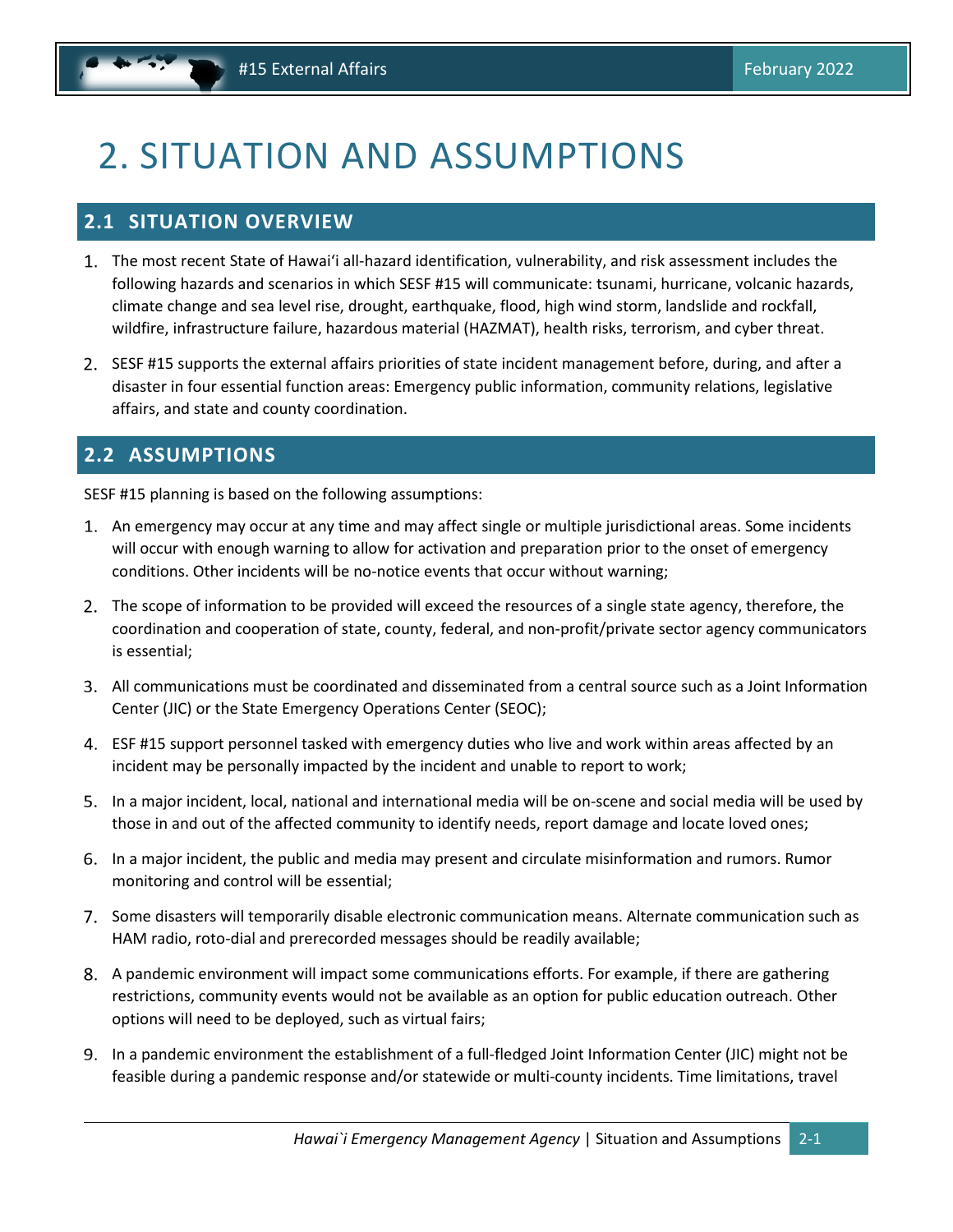issues or concerns with social distancing may keep essential personnel from gathering at one location. These considerations may require the creation of a virtual JIC;

10. Press conferences, media briefings and interviews will need to be conducted virtually in a pandemic environment, for the most part. Alternative measures to allow for dissemination of accurate information, such as live-streaming and facilitation of Q&As, must be considered and deployed if needed.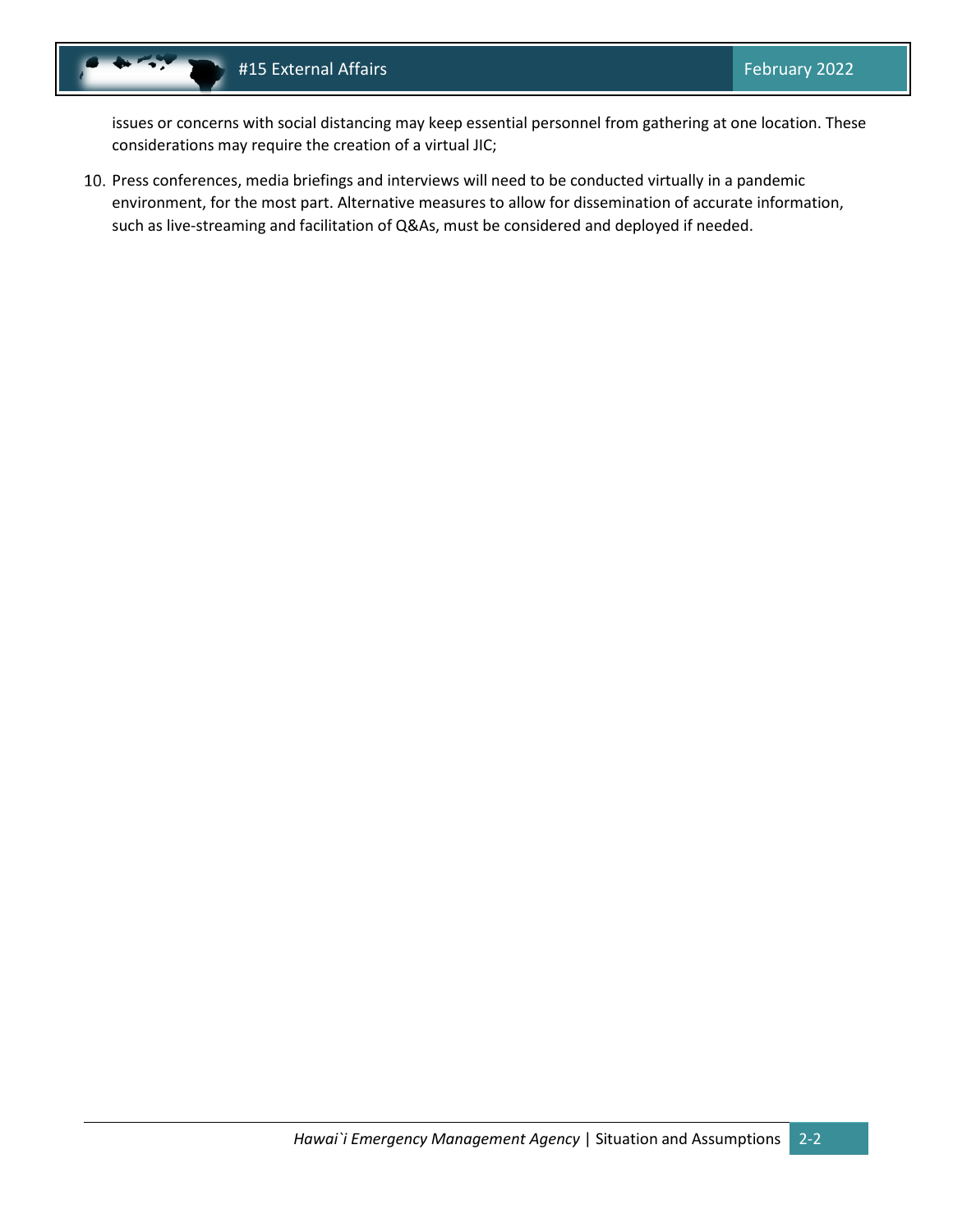## <span id="page-10-3"></span><span id="page-10-0"></span>3. ROLES AND RESPONSIBILITIES

The following section outlines the roles and responsibilities assigned to state agencies and community partners to ensure SESF #15 activities are performed in a coordinated, efficient, and effective manner.

This document does not relieve tasked agencies of the responsibility for emergency planning; agency plans should adequately provide for the capability to implement the actions identified below.

### <span id="page-10-1"></span>**3.1 GENERAL DUTIES OF ALL SESF #15 AGENCIES**

All agencies assigned to SESF #15 are responsible for the following, in addition to the agency-specific duties listed later in this section.

#### **BEFORE AN INCIDENT**

- Designate primary and alternate SESF #15 representatives, who shall be responsible for coordinating with internal department stakeholders, the SEOC and other SESF #15 agencies to ensure successful execution of duties assigned in this Annex. Notify HI-EMA of any changes to assigned contacts.
- Maintain this Annex and conduct joint planning to further develop, document and refine procedures and processes for interagency coordination of SESF activities.
- Participate in SESF #15 meetings, training, and exercises.
- Ensure internal agency readiness to execute SESF duties assigned in this Annex. Ensure SESF responsibilities are addressed in agency plans; sufficient personnel are assigned and trained to support the SESF; required resources are identified; and contingency contracts or mutual aid plans are in place to address gaps.
- Identify contingency contracts with vendors for services or equipment that may be required to execute the department's SESF #15 duties during an emergency.

#### **DURING AN INCIDENT**

- Coordinate with other SESF #15 agencies and the SEOC to fulfill requests for assistance or information. Coordinate actions with counties, other SESFs or federal ESFs as appropriate.
- 2. Activate, assign, and track department resources to fulfill SESF mission assignments. Ensure financial and property accountability for agency resources used in support of SESF #15.
- Provide situational awareness of SESF #15 activities to the SEOC.
- 4. Represent the SESF at the SEOC and other incident sites as requested.

### <span id="page-10-2"></span>**3.2 SESF PRIMARY AGENCY**

- The Office of the Governor serves as the Primary Agency for SESF #15 as outlined in the HI-EOP section 3.3.2
- 2. The HI-EMA serves as a Primary and Coordinating Agency for SESF #15.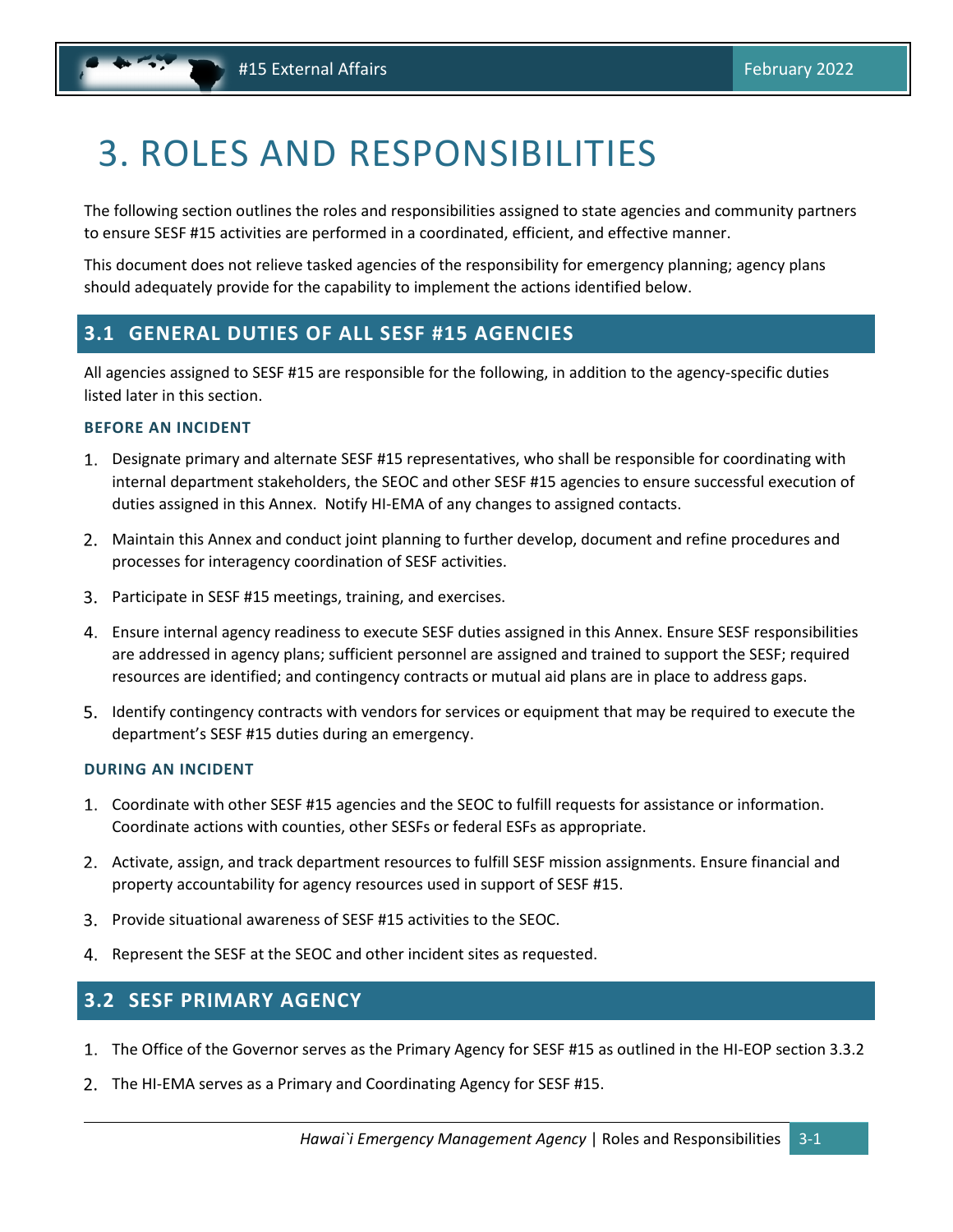- Primary Agencies, as defined by the *HI-EOP*, have significant authorities, roles, resources, or capabilities for functional areas the SESF oversees. Primary Agencies serve as the principal contact for HI-EMA on issues related to the SESF and provide overall management of both preparedness and response activities.
- SESF Primary Agencies have additional responsibilities related to management of SESF activities.

#### **BEFORE AN INCIDENT**

- Coordinate SESF preparedness activities, including convening quarterly planning meetings and ensuring SESF #15 participation in applicable trainings and exercises.
- b. Lead the development, review, and refinement of SESF #15 plans, Standard Operating Guidelines (SOGs), job aids and/or other written resources to document operational processes and procedures.

#### **DURING AN INCIDENT**

- Notify Support Agencies when SESF #15 is activated by the SEOC and what personnel are needed.
- b. Provide a representative to the SEOC/JIC during activation hours.
- Prioritize requests for SESF #15 assistance using incident objectives and work with Support Agencies to identify and direct required resources.
- Provide SESF #15 information to *SESF #5 – Information & Planning* to include in Situation Reports, Incident Action Plans (IAPs) and other products as requested.
- e. Provide updates to the SEOC on the status of SESF mission assignments. Notify the SEOC Operations Section if the SESF is unable to fulfill assigned missions.
- The following are agency-specific duties of the SESF #15 Primary Agency that are in addition to the general duties outlined above.

| <b>Primary and</b><br><b>Coordinating</b><br><b>Agencies</b> | <b>Agency Functions</b>                                                                                                                 |
|--------------------------------------------------------------|-----------------------------------------------------------------------------------------------------------------------------------------|
| Office of the                                                | Develop, monitor, and coordinate (with the Office of the Governor's Communications team)<br>1.                                          |
| Governor                                                     | the public release of information related to all phases of the State's emergency response                                               |
| Hawaii State                                                 | activities – preparedness, response, recovery, and mitigation.                                                                          |
| Department of                                                | Identify and prepare public information resources, contacts, and materials for use in<br>2.                                             |
| <b>Defense</b>                                               | emergency response or disaster recovery operations, including messages translated into the                                              |
| Division(s)<br>Hawaii Emergency                              | most frequently spoken non-English languages, and a list of non-English media outlets and<br>other contacts for LEP populations.        |
| Management Agency                                            | Coordinate with state agencies to identify and train appropriate staff to implement SESF<br>3.                                          |
|                                                              | #15 duties outlined in this annex.                                                                                                      |
|                                                              | Lead SESF #15 training and exercise programs to test messaging and operating procedures<br>4.<br>for the State EOC, the JIS, and a JIC. |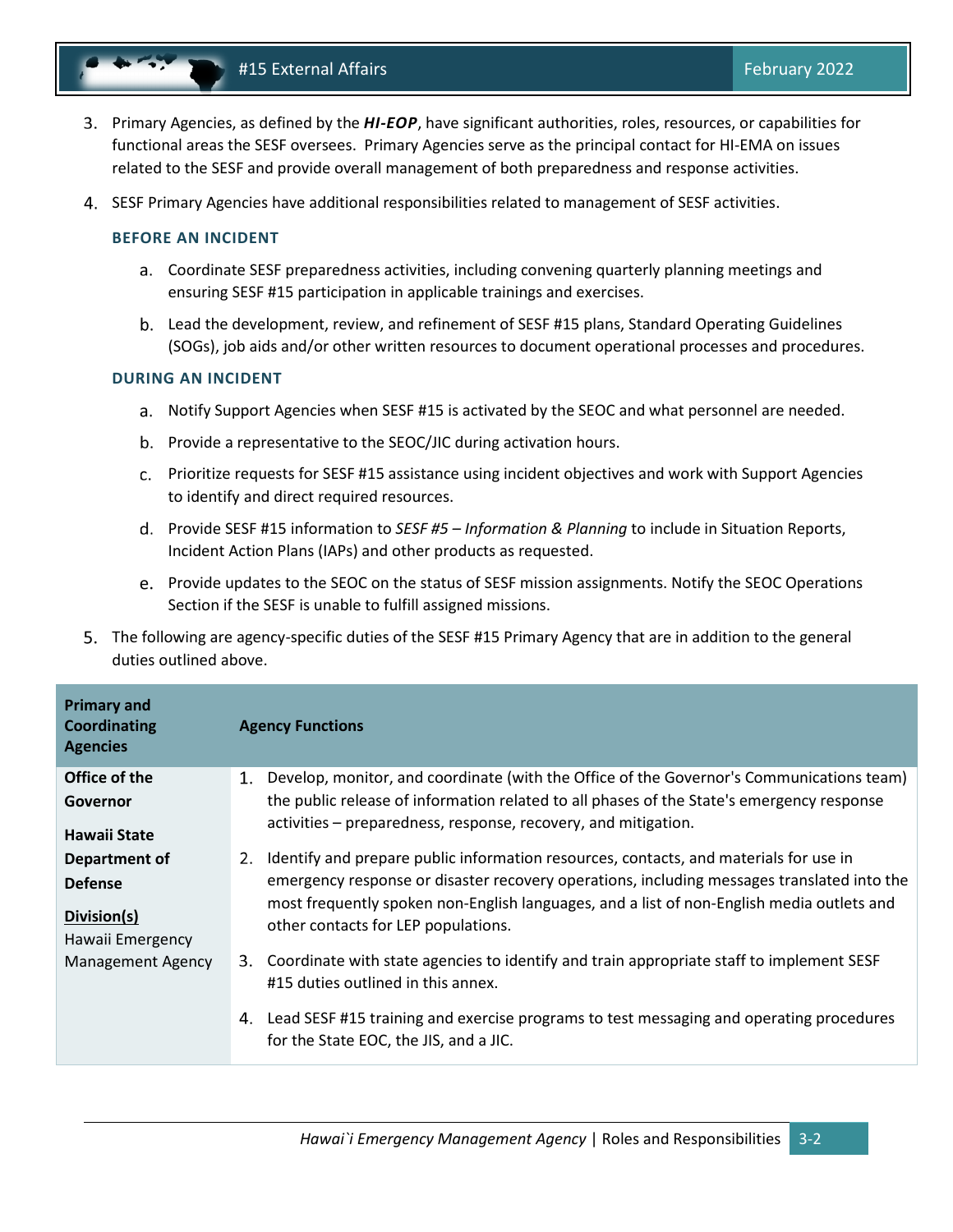<span id="page-12-2"></span>

| <b>Primary and</b><br><b>Coordinating</b><br><b>Agencies</b> | <b>Agency Functions</b>                                                                                                                                                                                                                      |
|--------------------------------------------------------------|----------------------------------------------------------------------------------------------------------------------------------------------------------------------------------------------------------------------------------------------|
|                                                              | Coordinate with the Office of the Governor's Communications team on any emerging<br>5.<br>incidents and activation of the State EOC.                                                                                                         |
|                                                              | Fill SESF #15 positions as dictated by the actual or projected scale and scope of the incident,<br>6.<br>and to support the communication needs of the Office of the Governor's Communications<br>team, and other responding state agencies. |
|                                                              | 7. Establish communication with external affairs officials of responding county, state, non-<br>profit, private-sector, and the regional office of FEMA, where practical.                                                                    |
|                                                              | Monitor news coverage and social media for situational awareness and prepare<br>8.<br>communications to correct misinformation if necessary.                                                                                                 |
|                                                              | Recommend and coordinate the activation of a state-level JIC, if necessary, or assign staff to<br>9.<br>a local JIC established per the incident.                                                                                            |
|                                                              | 10. Establish two-way communication with private-sector industry organizations as needed.                                                                                                                                                    |
|                                                              | 11. Provide information and respond to inquiries from legislative and congressional offices and<br>representatives in affected areas.                                                                                                        |
|                                                              | 12. Maintain files and documentation of all SESF #15 activities.                                                                                                                                                                             |
|                                                              | 13. Oversee demobilization of external affairs resources, as necessary.                                                                                                                                                                      |
|                                                              | 14. Participate in after-action, lessons-learned activities and take action to revise and improve<br>SESF #15 performance in all phases of emergency response activities.                                                                    |

## <span id="page-12-0"></span>**3.3 SUPPORT AGENCIES**

- 1. Support Agencies, as defined by the *HI-EOP*, have specific capabilities, expertise or resources that can assist Primary Agencies in executing missions assigned to the SESF by the SEOC.
- The following are specific responsibilities for the Support Agencies for SESF #15 that *are in addition to the general duties of all SESF* #15 *agencies* listed in **Sectio[n 3.1](#page-10-1) [General Duties of All SESF #15](#page-10-1) Agencies.**

## <span id="page-12-1"></span>3.3.1 STATE SUPPORT AGENCIES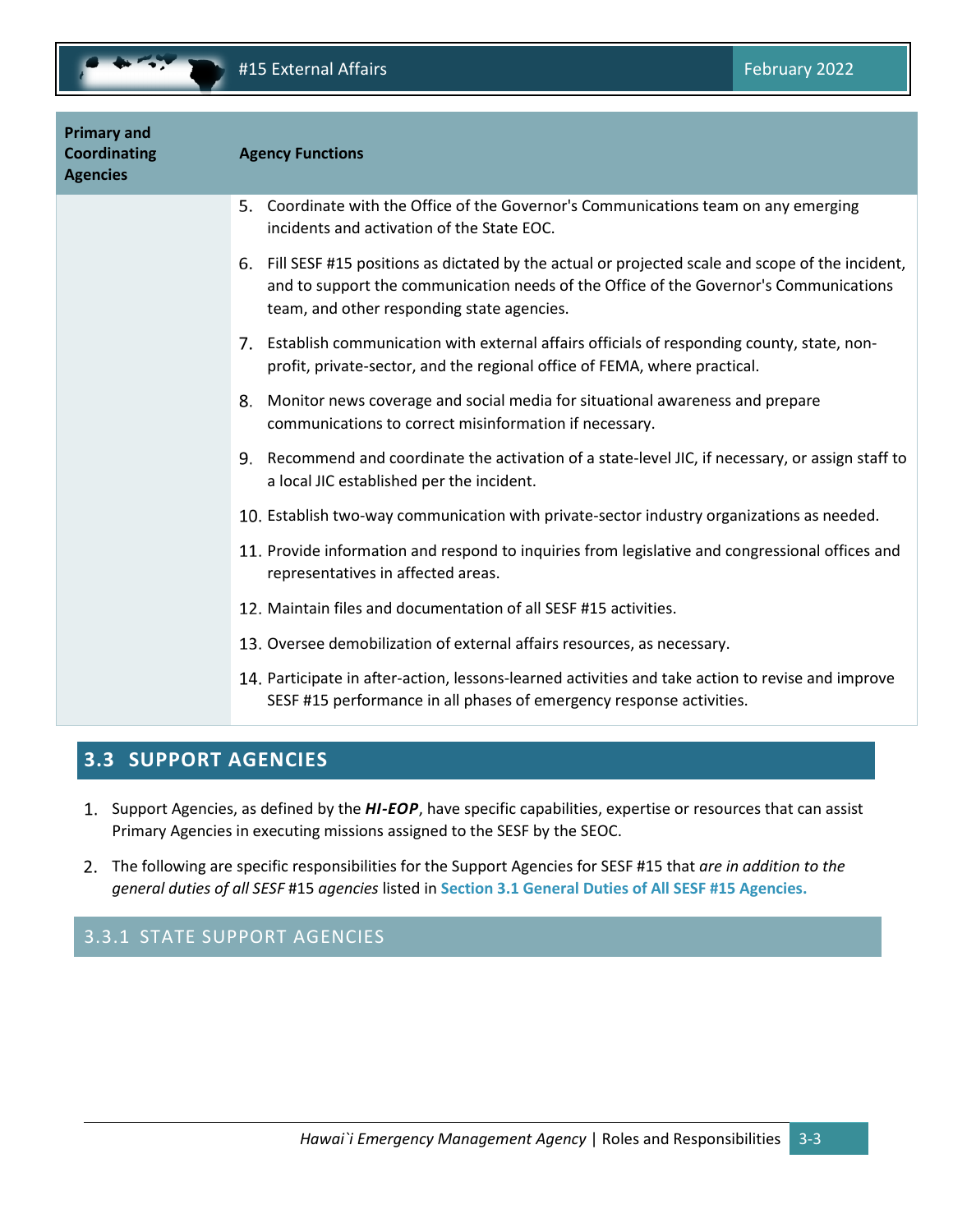<span id="page-13-1"></span>

| <b>Support Agency</b>                                                   | <b>Agency Functions</b>                                                                                                                                                                                                                                                                                                                                                |
|-------------------------------------------------------------------------|------------------------------------------------------------------------------------------------------------------------------------------------------------------------------------------------------------------------------------------------------------------------------------------------------------------------------------------------------------------------|
| <b>All other State</b><br><b>Agencies as</b><br>assigned to SESF<br>#15 | Identify appropriate communications staff assigned to support the SESF #15 function. Staff will<br>1.<br>attend training and participate in exercise programs established by the state response agencies<br>to become familiar with plans, operating procedures, and systems used during preparedness,<br>response, recovery, and mitigation communication activities. |
|                                                                         | 2. Assist with the emergency communications component of their agency's continuity of<br>operations planning.                                                                                                                                                                                                                                                          |
|                                                                         | Make staff available to provide public information, editorial, and graphics support, and subject<br>3.<br>matter expertise to SESF #15 operations.                                                                                                                                                                                                                     |
|                                                                         | Coordinate their agency's emergency public information with SESF #15 operations in the SEOC<br>4.<br>prior to dissemination, if possible.                                                                                                                                                                                                                              |
|                                                                         | Coordinate their agency's disaster recovery public information with SESF #15 operation in the<br>5.<br>SEOC prior to dissemination, if possible.                                                                                                                                                                                                                       |
|                                                                         | Participate in after-action, and lessons-learned activities.<br>6.                                                                                                                                                                                                                                                                                                     |
|                                                                         |                                                                                                                                                                                                                                                                                                                                                                        |
|                                                                         |                                                                                                                                                                                                                                                                                                                                                                        |
|                                                                         |                                                                                                                                                                                                                                                                                                                                                                        |

## <span id="page-13-0"></span>3.3.2 PRIVATE SECTOR AND NON-PROFIT SUPPORT AGENCIES

| <b>Support Agency</b> | <b>Support Agency Functions</b>                                                                                                                                              |
|-----------------------|------------------------------------------------------------------------------------------------------------------------------------------------------------------------------|
| <b>American Red</b>   | Under SESF #15, the American Red Cross coordinates disaster messaging with state<br>1.                                                                                       |
| <b>Cross</b>          | communicators and provides critical disaster relief and preparedness information to the public<br>through proactive media outreach, its website, and social media platforms. |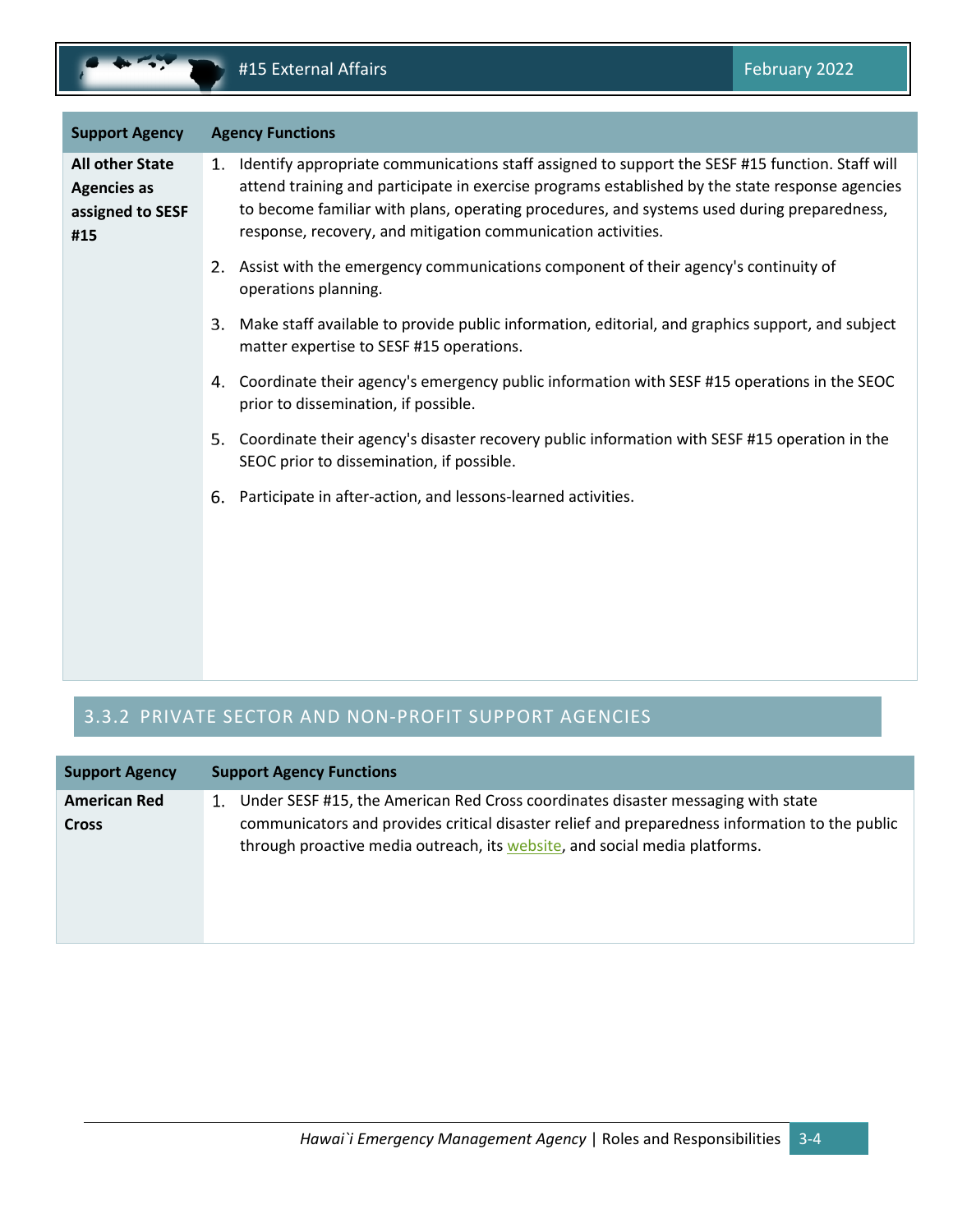## <span id="page-14-2"></span><span id="page-14-0"></span>4. CONCEPT OF OPERATIONS

## <span id="page-14-1"></span>**4.1 GENERAL**

- The Office of the Governor is the Primary Agency for SESF #15 . The HI-EMA is both a Primary and Coordinating Agency for SESF #15 and leads preparedness, response, recovery, and mitigation communication activities in coordination with Support Agencies.
- The HI-EMA, as part of its SESF #15 functions, will have the primary responsibility in connection with emergency management for statewide community relations, legislative affairs, and state and county coordination.
- The HI-EMA External Affairs Branch will monitor public inquiries on emergency management topics and respond or coordinate response, and foster positive community relations using tools such as public appearances and educational events, public service announcement campaigns on readiness and hazard awareness, informational support to State and County officials, and social media.
- The HI-EMA External Affairs Branch will coordinate with County and County emergency management PIOs to share relevant community relations information such as talking points and hazard awareness messages.
- The HI-EMA External Affairs Branch will monitor proposed State legislation with a potential impact on emergency management and coordinate testimony and outreach to lawmakers to improve the State's emergency response capabilities and discourage legislative action that would degrade or unnecessarily complicate emergency response.
- SESF #15 will be activated by the State Emergency Operations Center (SEOC) when the amount of information that must be communicated on an incident is expected to overwhelm or has overwhelmed a single agency. All SESF #15 agencies will assign personnel to monitor and support SESF activities during the activation.
- 7. The Primary Agency will be notified by the SEOC when the SESF #15 is activated. The Primary Agency is responsible for notifying Support Agencies. If neither the primary SESF representative nor alternates can be reached, that agency's EMO should be contacted to request an alternate point of contact. A list of current contacts is maintained in the 'State Contact List' section of the WebEOC computer system.
- When activated, the Primary Agency may be required to have a representative in the SEOC during activation hours. If requested, Support Agencies will also send a representative to the SEOC. Otherwise, Support Agencies will work from their offices or Department Operations Centers (DOCs) to monitor and update WebEOC and provide requested support.
- The HI-EMA Communication Director will work with representatives of HI-EMA, the Office of the Governor Communications team, and other agencies/SESFs as needed to coordinate public information activities related to the emergency and SEOC operations. If the demands of an incident require it, additional coordinated SESF #15 resources will be deployed using a JIC, as outlined in the Joint Information Center Procedural Guide.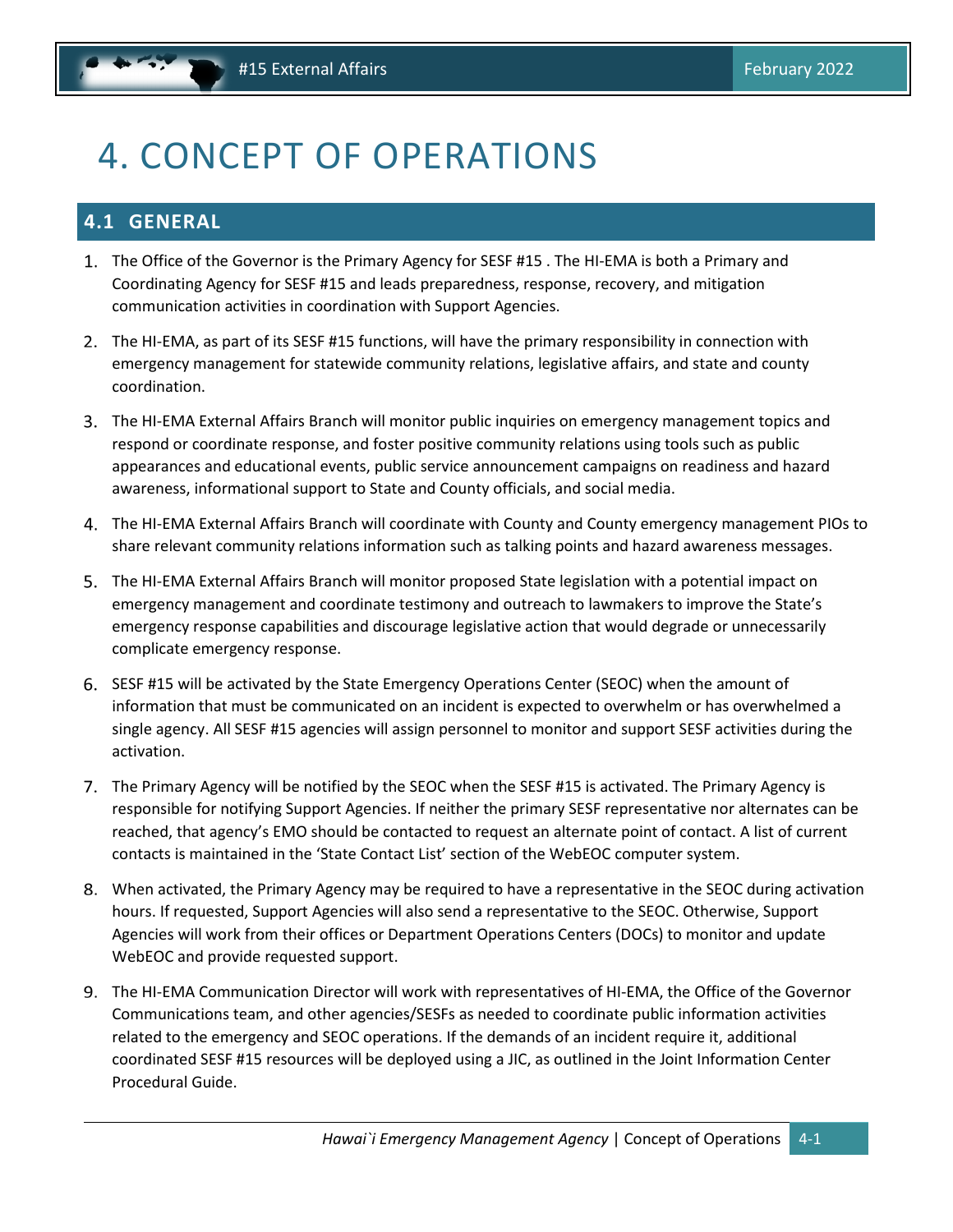## <span id="page-15-3"></span><span id="page-15-0"></span>**4.2 KEY ACTIONS**

#### <span id="page-15-1"></span>4.2.1 PREPAREDNESS

- 1. SESF #15 agencies work together in the preparedness phase to ensure readiness to implement effective and efficient response and recovery activities within the scope of SESF #15.
- 2. Preparedness activities for SESF #15 include:
	- Developing, reviewing, and refining SESF #15 plans and Standard Operating Guidelines (SOGs) that address specific operational processes and procedures.
	- Ensuring adequate levels of training for personnel that will support SESF #15 during a disaster.
	- Participating in exercises to test, refine and validate SESF #15 procedures.
	- Developing, reviewing, refining, and maintaining lists of all resources under the control of agencies listed in this plan that can support the execution of SESF #15 duties.
	- Developing, reviewing, and maintaining contact lists for the media, government relations, and SESF #15 contacts.
	- Where possible, developing useful, effective pre-scripted messages and public education campaigns, including for LEP and AFN populations.

### <span id="page-15-2"></span>4.2.2 RESPONSE

#### 4.2.2.1 INITIAL RESPONSE ACTIONS

- 1. Immediately upon notification of a threatened or occurring incident, consideration is given by ESF #15 toward:
	- Providing appropriate representation at the SEOC.
	- Establishing and implementing coordinated, timely, and accurate public messaging in collaboration with the SEOC manager and the Office of the Governor's Communications team.
	- Ensuring all appropriate SESF #15 support agencies are notified of activation and staff assigned to SEOC duties.

#### 4.2.2.2 ONGOING RESPONSE AND INITIAL RECOVERY ACTIONS

- In addition to continuing the above initial activities, as appropriate and required, ESF #15 provides ongoing coordination of the following activities during the response:
	- Maintaining timely and accurate response and recovery communications with affected audiences, including governments, the private sector, the news media, and the local populace, including children; those with disabilities and others with access and functional needs; and, individuals with limited English proficiency. As emergency response changes to reflect transition to recovery phase,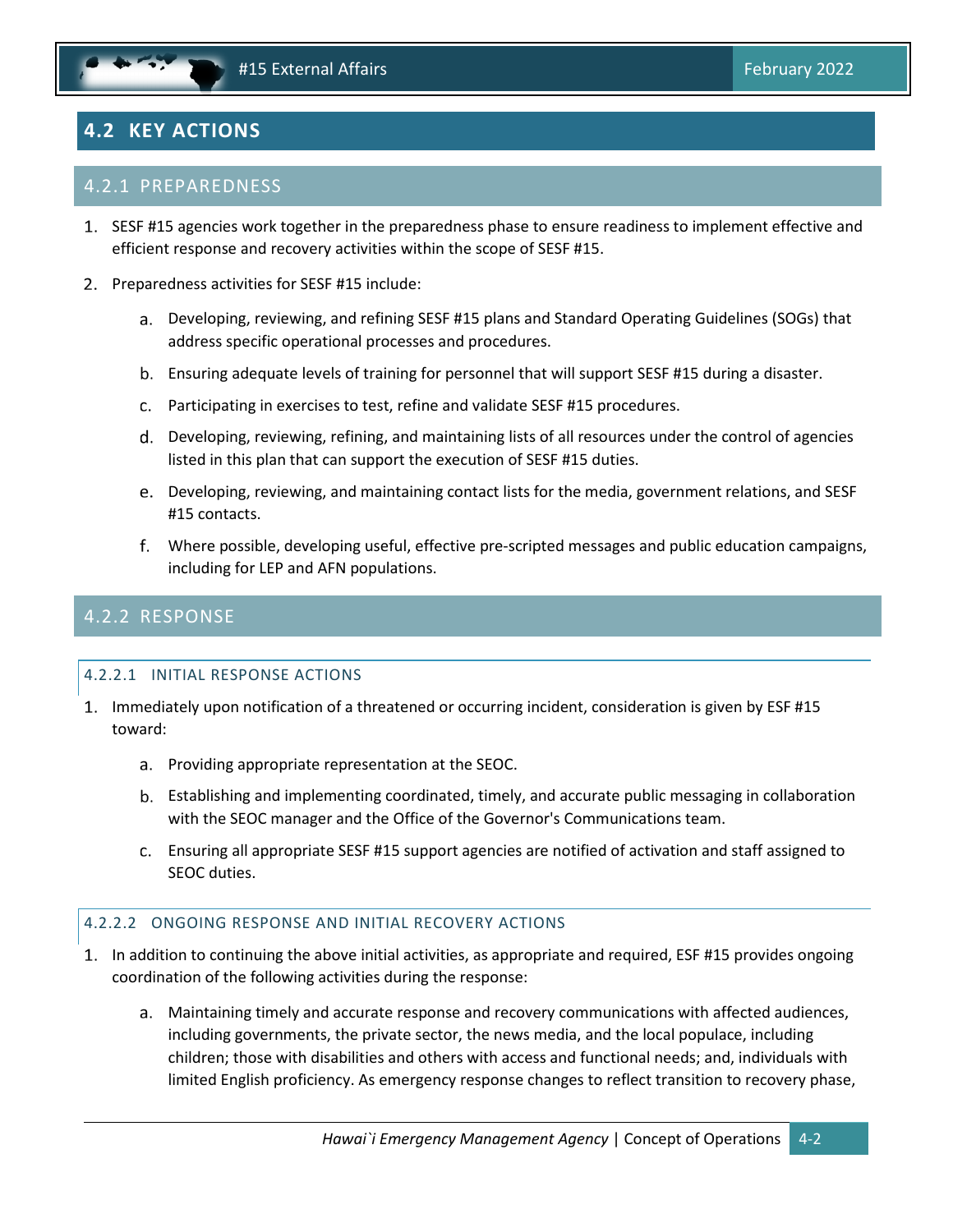<span id="page-16-4"></span>communications messages also will change to include initial recovery topics, such as remaining safe when returning to damaged property, notifying insurers, and conducting damage inventories.

- Establishing and maintaining all documentation relating to SESF #15 activities
- Actively monitoring media and social media outlets for rumors and misinformation and preparing communications to correct misinformation, where necessary.
- d. Responding to any Requests for Information (RFI) or Requests for Assistance (RFA) assigned to SESF #15 in the WebEOC.
- Assist with demobilization of SESF #15 JIC activities, where necessary, as described in the Joint Information Center Procedural Guide.

#### <span id="page-16-0"></span>4.2.3 LONG-TERM RECOVERY

- As the incident transitions to longer term recovery, SESF #15 will deactivate. The decision to deactivate SESF #15 will be made by the Operations Section Chief.
- Following large or particularly complex disasters, the Governor may appoint a state disaster recovery coordinator to manage state support of county reconstruction efforts. Agencies that are part of SESF #15 may be assigned responsibilities for supporting this type of long-term recovery effort, but those duties are separate from and outside the scope of SESF #15.

#### <span id="page-16-1"></span>4.2.4 MITIGATION

- All SESF #15 agencies will take the following steps to support hazard mitigation, as applicable:
	- Providing input into updates of the *State of Hawai`i Hazard Mitigation Plan*
	- b. Identifying, supporting and/or implementing mitigation measures related to SESF #15 contained in the plan.
	- Communicating upcoming mitigation opportunities to eligible applicants.
	- Communicating awarded, in-progress, and completed mitigation projects to the public, media, stakeholders, and VIPs.

### <span id="page-16-2"></span>**4.3 DIRECTION, CONTROL, AND COORDINATION**

#### <span id="page-16-3"></span>4.3.1 DIRECTION AND CONTROL

- The SEOC serves as the central location for interagency coordination and decision-making for state emergency operations, including all activities associated with SESF #15. If established, the physical location for a JIC will typically be at the SEOC.
- 2. SESF #15 is part of the External Affairs Section in the SEOC organizational structure.
	- The SESF Primary Agency reports to the HI-EMA Administrator in the SEOC.
- 3. Activities of SESF #15 Support Agencies are, in general, coordinated by the SESF #15 Primary Agency.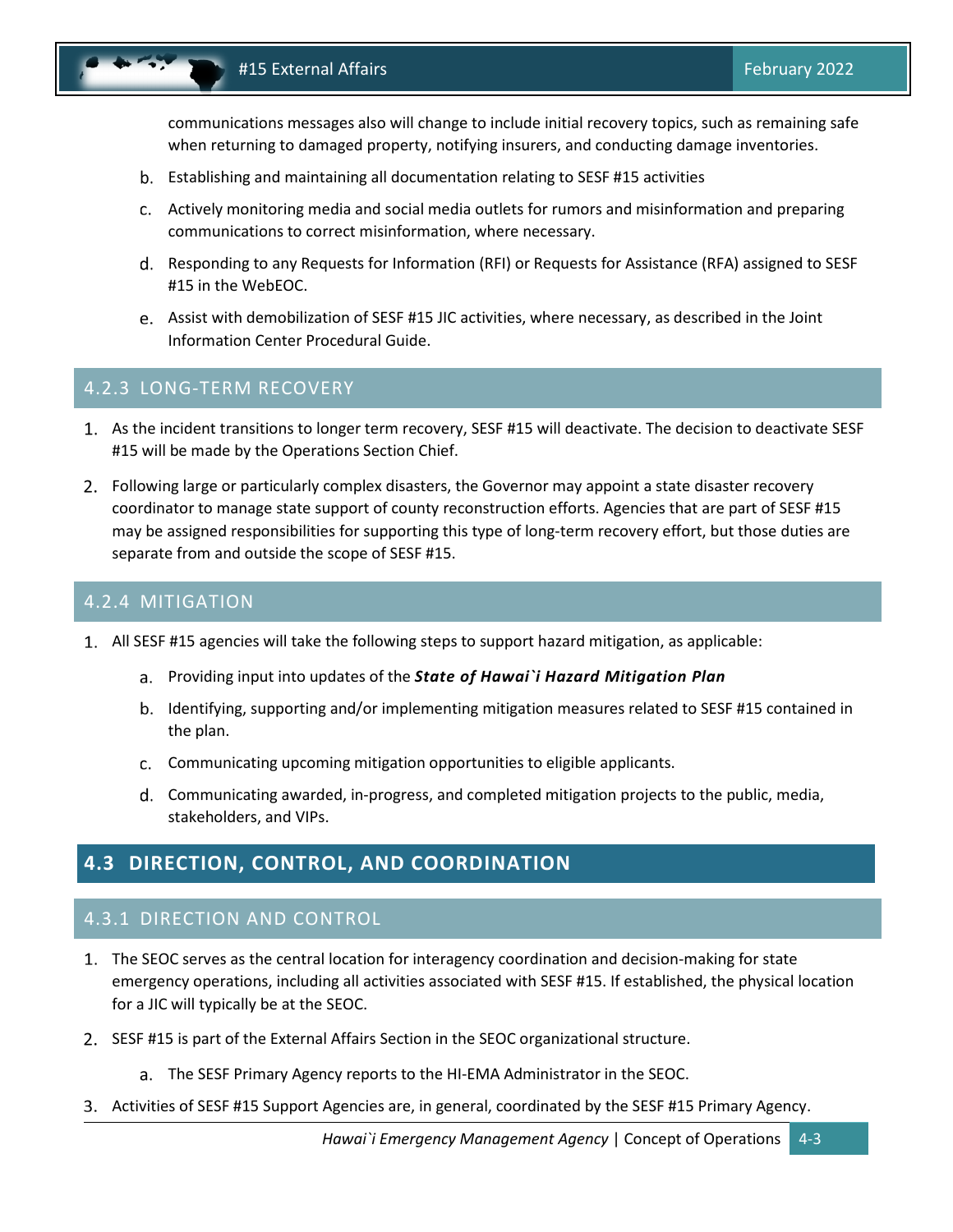### <span id="page-17-4"></span><span id="page-17-0"></span>4.3.2 COORDINATION AMONG SESF #15 AGENCIES

- The SESF #15 representative in the SEOC (or, if applicable, the JIC Lead PIO or liaison to the SEOC) coordinates SESF #15 responses to RFAs and RFIs. The request is evaluated and assigned to the SESF #15 agency most likely to have the requested capability or information. Information on the status of the request must be entered in WebEOC by the tasked SESF #15 agency.
- 2. SESF #15 agencies not present in the SEOC or JIC will ensure an SESF #15 contact is identified and available to respond to inquiries from the SEOC during activation hours.
- When SESF #15 is activated, the SESF #15 Primary Agency will organize a daily SESF #15 conference call or equivalent venue to share information and confirm internal coordination procedures. If federal agencies have been activated to support the incident, this call should include the federal #15 Primary Agency.

#### <span id="page-17-1"></span>4.3.3 COORDINATION WITH OTHER SESFS

- 1. It is anticipated that SESF #15 will coordinate with other SESFs on the following:
	- External Affairs support to the SERT staff as needed.
	- b. Deconfliction of information for rumor control.

#### <span id="page-17-2"></span>4.3.4 COORDINATION WITH COUNTY EOCS

- Each jurisdiction within the state is responsible for its own requirements. Only when local and mutual aid resources are exhausted or projected to be exhausted, or the required capability does not exist at the local level, may the jurisdiction request assistance from the state.
- Counties are partners in SESF #15 and assigned County SESF #15 personnel will coordinate with the State Primary Agency of JIC to ensure information is being reliably and accurately shared. Counties will take part in the daily conference call or equivalent meeting to share information. County partners will work within County EOCs to ensure relevant data is being entered in WebEOC logs, and will notify the State Primary Agency as soon as possible of incident developments with a significant impact of SESF #15 concerns.

#### <span id="page-17-3"></span>4.3.5 COORDINATION WITH FEDERAL PARTNERS

- 1. If federal ESF #15 is activated in response to, or in anticipation of, a presidential disaster declaration, SESF #15 will establish contact with the federal ESF Coordinating Agency and ensure daily coordination for the duration of the activation. The Federal Emergency Management Agency Region IX is the federal agency with primary responsibility for federal ESF #15.
- Coordination will primarily occur at the SEOC, JIC, or Joint Field Office (JFO).